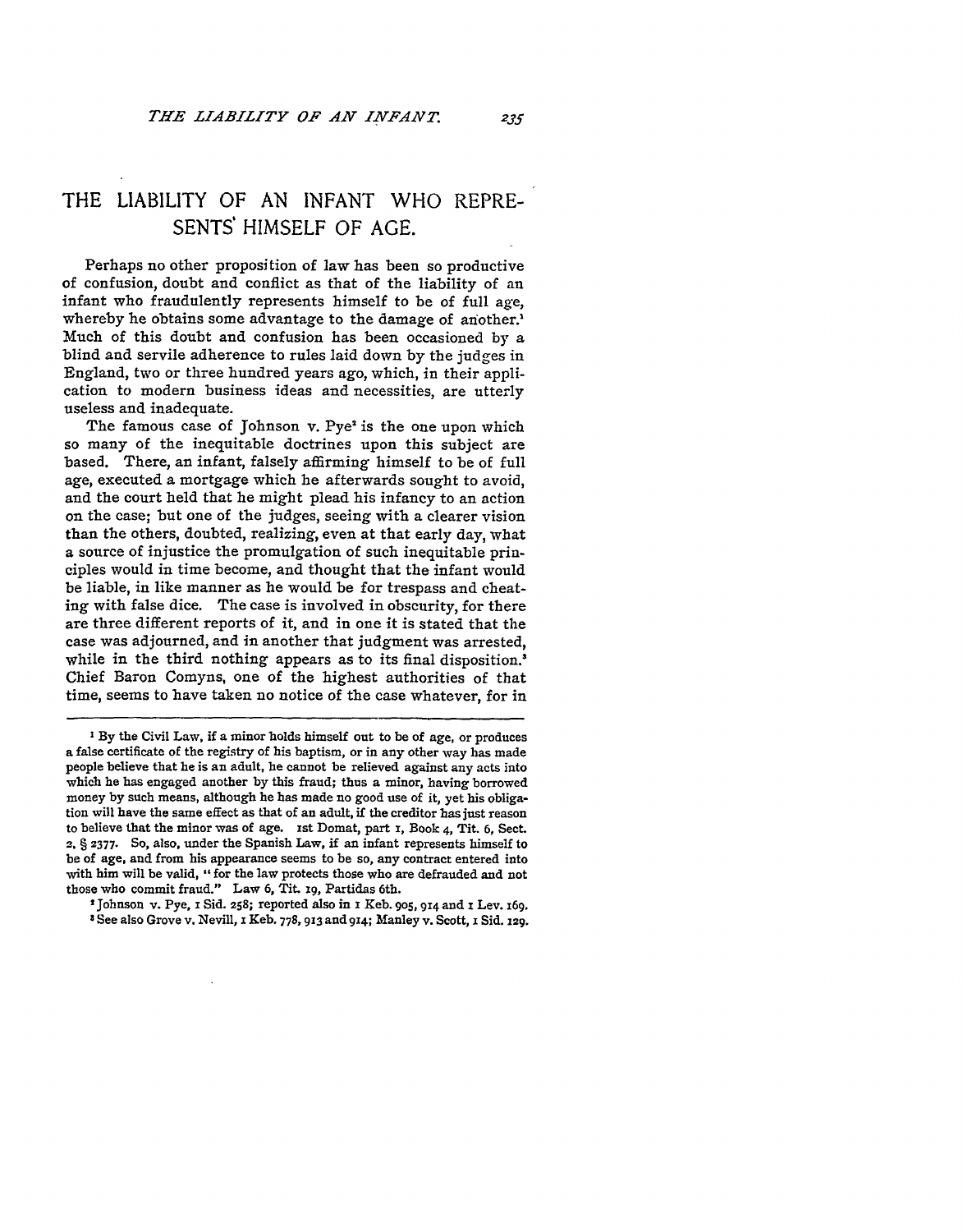his Digest he lays down the rule that "If a man affirms himself of full age when an infant, and thereby procures money to be lent to him on mortgage, he is liable for the deceit."<sup>4</sup> So in Bac. Abr.' it is said: "Also it seems, that if an infant, being above the age of discretion, be guilty of any fraud in affirming himself of full age, or if by combination with his guardian, etc., he make any contract or agreement, with an intent afterwards to elude it by reason of his privilege of infancy, that a court of equity will deem it good against him according to the circumstances of the fraud." But unmindful of these high authorities, and following with dogged pertinacity the doctrines attempted to be enunciated by Johnson v. Pye, it seems to be firmly established in England at the present time, that an infant is not liable at law for fraudulently representing himself to be of age.' And the English cases have frequently been followed and approved in this country." But other cases hold the contrary.' And it would seem that the tendency of authority is now with them.'

The difficulty of the question appears to be in the failure of the courts to draw the distinction between actions upon contracts and actions sounding in tort. It is beyond all contro-

4 Corn. Dig. "Actions on the Case for Deceit," A. io citing **i** Sid. 183; see also Fitts v. Hall, **9** N. H. **441;** 2 Kent Corn. **242** n. (c). Reeves Doam. Rel. **259. 5** Bacon Abr., Infancy, I. 3.

**6** Add. on Torts 44 and 1o3; Cooley on Torts iio; Price v. Hewitt, 8 Exch. 146; Liverpool, etc., Assoc. v. Fairchild. 9 Exch. 422; Bartlett v. Wells, **31** L. J. Q. B. **57;** s. **c.** i B. & S. 836; Wright v. Leonard, II J. Scott (n. s.) **528;** De Roo v. Foster, ib. **272.**

**I** Brown v. 'Dunham, i Root **272;** Geer v. Hovey, ib. **179;** Carpenter v. Carpenter, 45 Ind. 142; Curtiss v. Patton, **ii** S. & R. **309;** Livingston v. Cox, 6 Penn. St. 36o; Witt v. Welch, **6** Watts 9; Brown v. McCune, **5** Sandf (S. **C.)** 224; Stoolfodz v. Jenkins, **12 S.** & R. 4o3; Kean v. Coleman, 39 Pa. St. 299; Burley v. Russell, io N. H. 184; Conroe v. Birdsall, **i** Johns. Cases, **127;** Merriam v. Cunningham, **ii** Cush. 4o; Burns v. Hill, **i9** Ga. **22;** Gilson v. Spear, 38 Vt. **3,1-315.**

**8** Kilgore v. Jordan, **17** Tex. **341;** Tucker v. Moreland, io Pet. 59; Ward v. Vance. **i N.** & McCord **197;** Wallace v. Morss, **5** Hill **(N. Y.)** 391; Eckstein v Frank, i Daly 334; Schunemann v. Garadise, 4 How. Pr. 426; Peique v. Sutliffe, 4 McCord 387; Walker v. Davis, i Gray 5o6; Fitts v. Hall, **9** *N.* H. 441; Towne v. Wiley, **23** Vt. 359; Carpenter v. Pridgen, 4o Tex. **32;** Davidson v. Young, 38 Ill. **145;** Manning v. Johnson, **26** Ala. 453; Hughes v. Gallans, io Phila. (Pa.) 618; Norris v. Vance, 3 Rich. 164; Seabrook v. Gregg, 2 S. C. (n. s.) **79.** It has also been said that an infant may be held criminally liable for his fraud. Neff v. Landis, xio Pa. St. **204;** People v. Kendall, **25** Wend. **(N. Y.)** 399.

**9** Sehouler Doam. Rel. 4th Edit. § 425.

236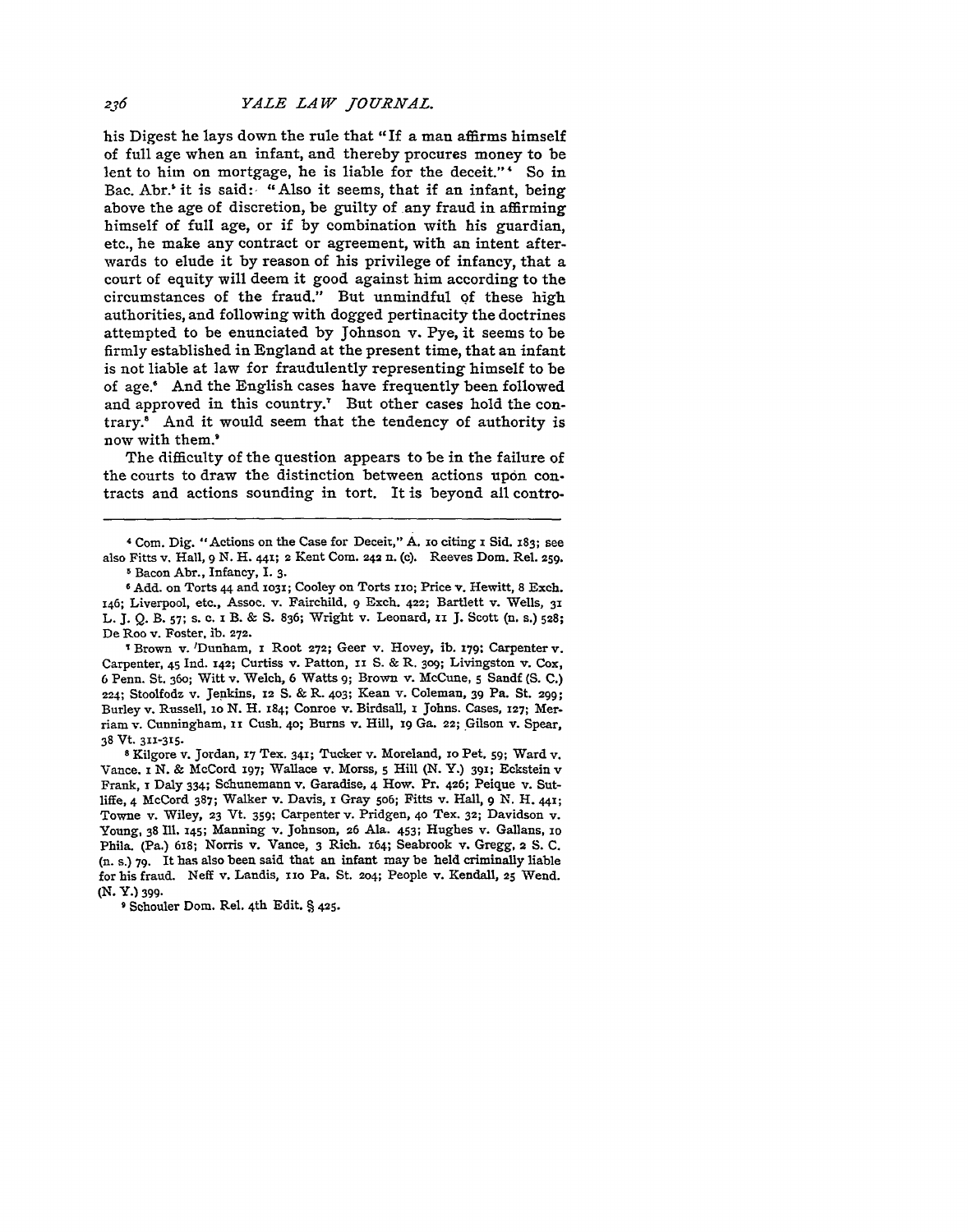versy that an infant would not be liable in an action upon his contract except of course for his necessaries, whether procured by reason of his fraud or not, for the plea of infancy will always prevail in such a case; **"** but the privilege thus accorded to him is to be used as a shield and not as a sword," and to allow him to induce another by fraudulent means to contract with him, and then to reap the benefit of such a transaction, and to hold him irresponsible for such fraud, would be to violate one of the fundamental principles of contracts, which makes any agreement procured by fraud void at its very inception. That an infant is liable for his tort is axiomatic." Therefore, when a contract is procured **by** fraud, the tort is anterior to the contract and a distinct wrong in itself, and although he is not liable on his agreement, why should he not be liable for the tort? Such a liability would only further the plainest principles of justice, and the protection thrown **by** the law around infants would not be violated in the slightest degree, neither would the principle that an infant is not liable where the consequence would be **.an** indirect enforcement of his contract be infringed, for the recovery is not upon the contract, as that is treated as of no effect, nor is he made to pay the contract price of the article purchased **by** him, but he is only held to answer for the loss caused **by** his fraud. In holding him responsible for the consequences of his wrong, an equitable conclusion is reached which strictly harmonizes with the general doctrine that an infant is liable for his torts." But in no event will he be held liable where the substantive ground of the action is contract, or where the contract is stated as inducement to the alleged tort."'

Equity, however, being free from the trammels of unyielding and. ancient precedents, is consequently accomplishing results more widely useful and more in consonance with true principles of justice, both in England and in this country."

**Is** Rice v. Boyer io8 Ind. 472; S. C. **58** Am. Rep. **53.**

<sup>14</sup> Hewitt v. Warren, 10 Hun. 560; Doran v. Smith, 49 Vt. 353; Gilson v. Spear, 38 Vt. 311; Witt v. Welsh, 6 Watts (Penn.) 1; 2 Kent Com. 241.

**II,** If an infant is old and cunning enough," says Lord Chancellor Cowper, " to contrive and carry out a fraud, he ought to make satisfaction for it."  $\frac{1}{2}$ **Eq.** ca. ab. 515.

<sup>&</sup>lt;sup>10</sup> Burley v. Russell, 10<sup>'</sup>N. H. 184; Merriam v. Cunningham, 11 Cush. 40; Brown v. McCune, **5** Sandf. (S. C.) 244; Studwell v. Shafter, 54 N. Y. 249; Hewitt v. Warren. io Hun. 56o.

<sup>&</sup>quot; Zouch v. Parsons. **3** Burr i8o4: per Lord Mansfield.

<sup>&</sup>lt;sup>13</sup> Conway v. Reed, 66 Mo. 346; Cooley Torts, 103.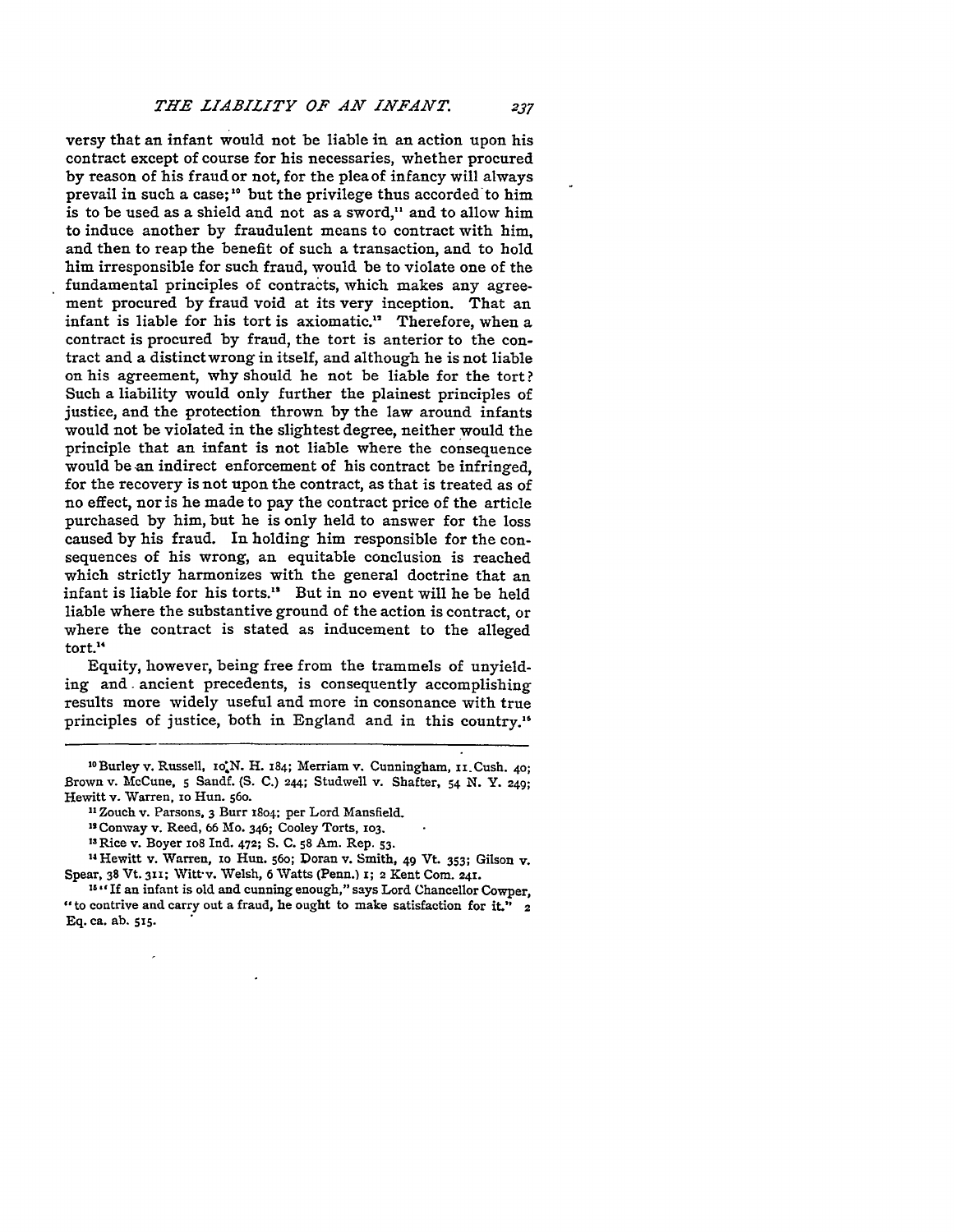Thus, if an infant procures an agreement to be made through false and fraudulent representations that he is of age, he will be bound in equity, and the court will enforce his liabilty as though be were adult, and may cancela conveyance or executed contract obtained by such fraud.<sup>16</sup> Indeed, cases of this sort are viewed with so much disfavor by courts of equity that infancy will never constitute an excuse for the party guilty of misrepresentation, for not even an infant is privileged to practice cheats or deception on innocent persons.'" So, also, the doctrine of the English equity courts seems to have been for years, that where payment is made to one fraudulently representing himself to be of age, this is a discharge for the sum paid.<sup>18</sup> And in a comparatively recent English bankruptcy case, this principle is carried still further. There, a young man, who from his appearance seemed to be more than **21** years of age, engaged in business, and having occasion to borrow or obtain credit for that purpose, represented himself as of the age of 22 years and obtained a loan. The court held that whatever the liability or non-liability of the infant at law, he had made himself liable in equity to pay that debt.<sup>10</sup> This certainly was a most striking decision, and is an excellent example of how, in modern times, the true principles of justice in these matters are being established at the expense of the old and inadequate precedents.

The Supreme Court of New Hampshire, in the case of Fitts v. Hall,<sup>20</sup> was the first in this country to shake off the old shackles which had bound them so fast since Johnson v. Pye **"** was decided, and in an exceedingly able opinion by Ch. J. Parker, says: "The principle seems to be that, if the tort or fraud of an infant arises from a breach of contract, although there may

**<sup>16</sup>** Ex parte Unity Bank, **3** De G. & J. 63; Nelson v. Stocker, 4 Id. 458, 464; Cory v. Gertchew, 2 Madd. **40;** Clark v. Cobley, 2 Cox 173; Hannah v. Hodgson, **30** Beav. **19. 25;** Wright v. Snow, 2 De **G.** & Sm. **321;** Overton v. Banister, 3 Hare 503; Lempière v. Lange, L. R. 12 Ch. Div. 675; Arnot v. Briscoe, **i** Ves. **95;** Beckett v. Cordley, **i** Bro. **C.C. 358;** Ex parte Taylor, 8 De. **G.,** M. & **G.** 254.

**<sup>7</sup>** 1 Foubl. Eq. B. **i. Ch.** 3 **§** 4; Becket v. Cor dley, **i** Bro. C. C. **357;** Savage v. Foster. **9** Mod. R. 35; Sugden on Vendors, **Ch.** i6 p. **262, 9th** edit.; Euroy v. Nichols 2 Eq. Abrig. 489; Clerc v. Earl of Bedford, cited 2 vern. **150, 151,** reported **13** Vin. 536; see also Bright v. Boyd, **i** Story Rep. 478; Nelson v. Stocker, **5** Jur. N. **S. 262.**

**<sup>18</sup>**Overton v. Banister, 3 Hare 5o3; Stikeman v. Dawson, i De **G.** & S. go. **19** In re Unity Banking Assoc., 3 De, **G.** & **J. 63.**

**<sup>10</sup>** Fitts v. Hall, 9 N. H. **44I.**

<sup>21</sup> Johnson v. Pye, supra, page 2.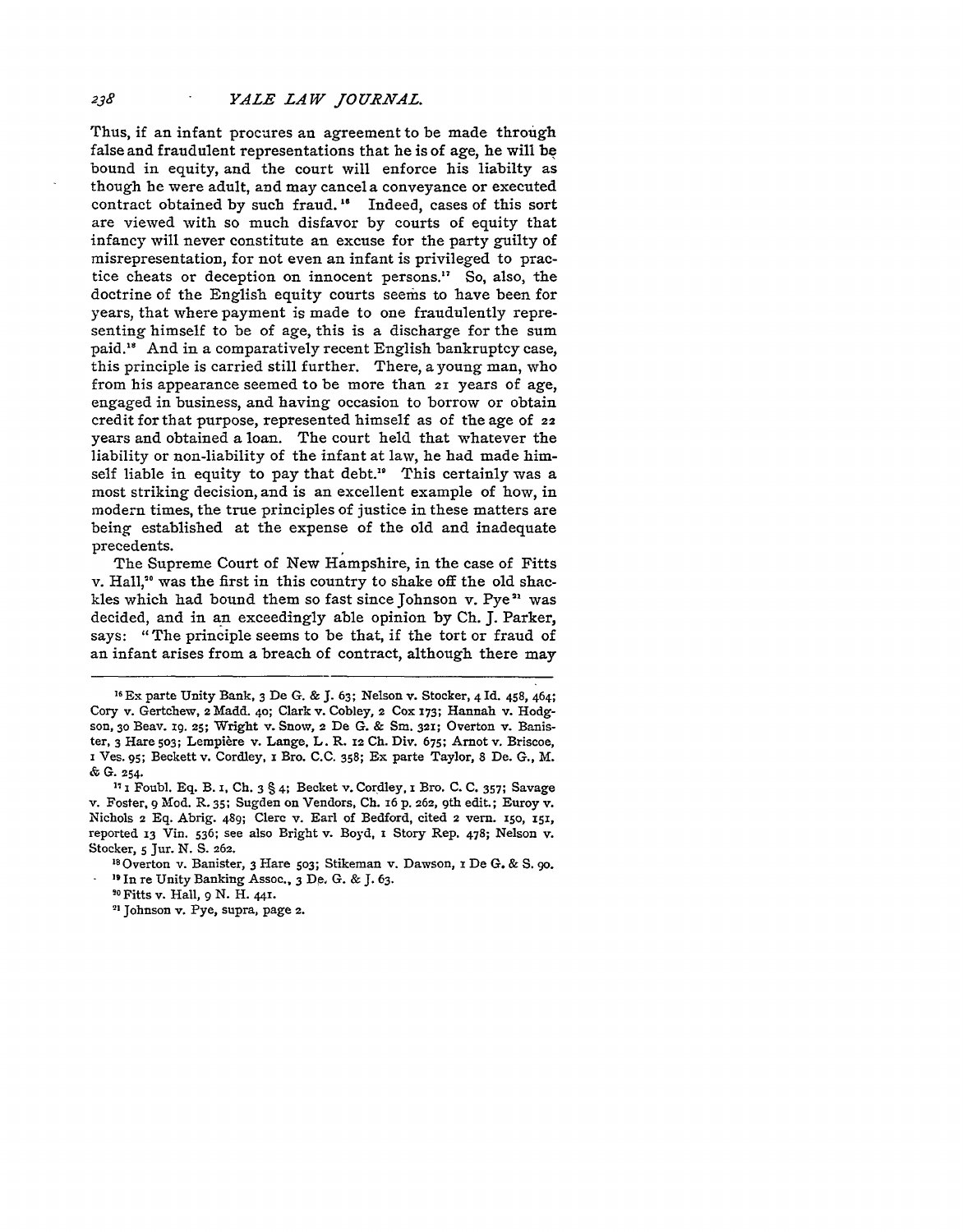have been false representations or concealments respecting the subject-matter of it, the infant cannot be charged for this breach of his promise or contract **by** a change in the form of action. But if the tort is subsequent to the contract, and not a mere breach of it, but a distinct wilful and positive wrong in itself, then, although it may be connected with a contract, the infant is liable. The representation in Johnson v. Pye, and in the present case, that the defendant was of full age, was not a part of the contract, nor did it grow out of the contract or in any way result from it. It is not any part of its terms, nor was it the consideration upon which the contract was founded. No contract was made about the defendant's age. The sale of the goods was not a consideration for this affirmation and representation. The representation was not a foundation for an action of assumpsit. The matter arises purely *ex delidto* The fraud was intended to induce, and did induce the plaintiff to make a contract for the sale of the lots, but that **by** no means makes it part and parcel of the contract. It was antecedent to the contract, and if an infant is liable for a positive 'wrong connected with a contract, but arising after the contract has been made, he may well be answerable for one committed before the contract was entered into, although it may have led to the contract." "If infancy is not permitted to protect fraudulent acts, and infants are liable in actions ex *delito,* whether founded on positive wrongs, or constructive frauds, or frauds as for slander and goods converted, there is no sound reason that occurs to us why an infant should not be chargeable in damages for a fraudulent misrepresentation whereby another has received damage." This decision, although severely criticised, and even condemned very strongly in one instance," but as it would seem unjustly and under a misapprehension," has the support of such eminent authorities as Chief Justice Parsons<sup>24</sup> and Chief Justice Redfield"' and has turned the current **of** opinion in this country" so that the doctrines there enunciated, which

ItEditors' note, x Am. Lead. Cases, **pp. 117** and **1x8.**

<sup>&</sup>quot;sSee Cooley on Torts **z1o,** *N.* **2;** Pars. Cont. 7th **edit. 357,** note (x).

<sup>24</sup> Pars. Cont. 7th edit, **356** et seq. and note (x).

<sup>&</sup>quot;5 Towne v. Wiley, **23** Vt. **359.**

<sup>&</sup>quot;sWallace v. Morss, 5 Hill **392;** Eckstein v. Frank, x Daly 334; Badger v. Phinney, I5 Mass. 359; Green v. Sperry, 16 Vt. **393;** Gurley v. Russell, io N. H. **184;** Homer v. Thwing, **3** Pick. **492;** Jervis v. Littlefield. 15 Me. **233;** Norris v. Vance, 3 Rich. 164; Rice v. Clark, 8 Vt. zo9; Ward v. Vance, **I** Nott **&** McCord **i7;** Towne v. Wiley, **23** Vt. **361;** Kilgore v. Jordan, **17** Tex. 349; Peique v. Sutliffe, 4 McCord **387;** Vosse v. Smith, 6 Crauch 236; Carpenter v. Pridgen, **4o** Tex. **32.**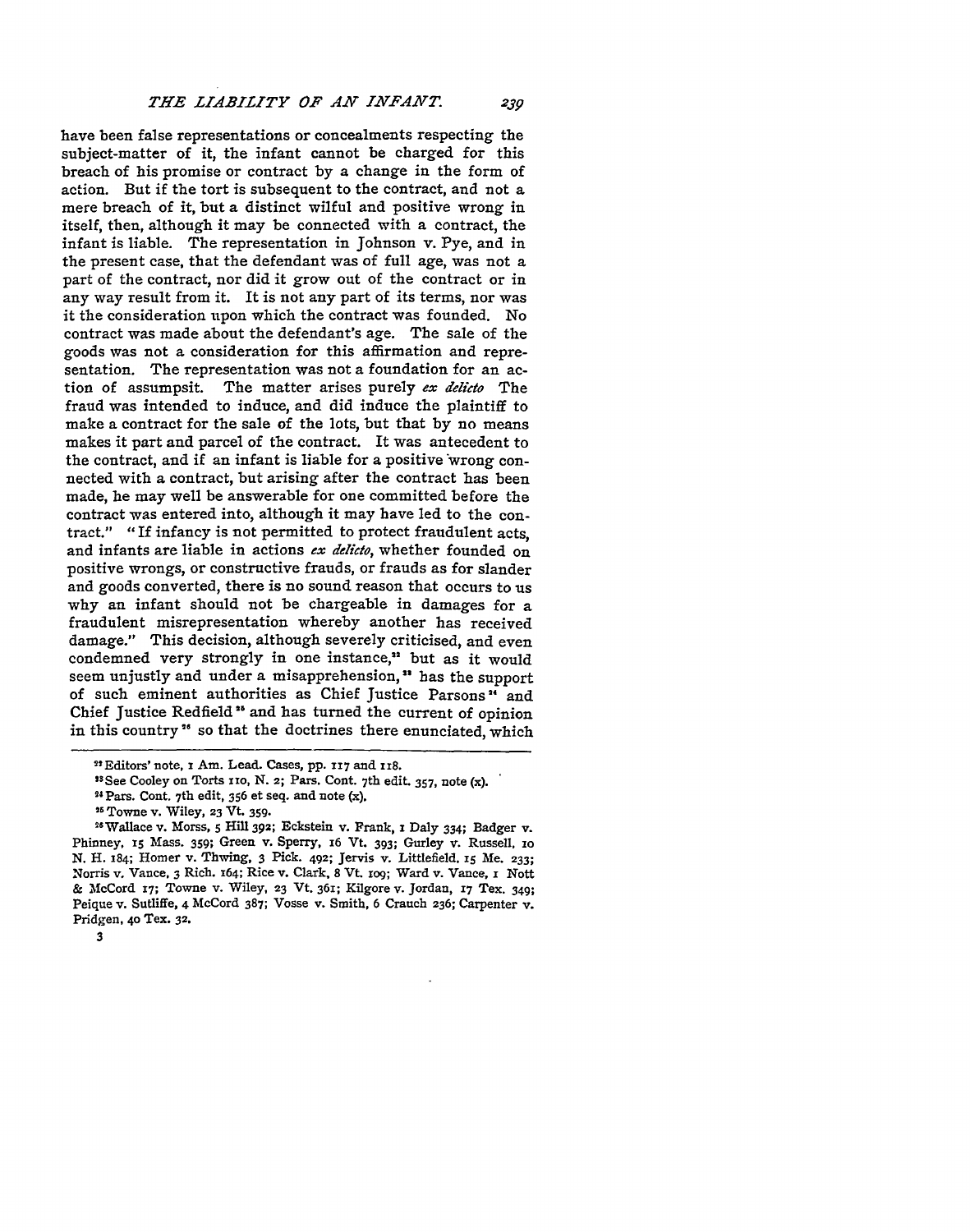## *YALE LAW JO URNAL.*

are obviously so much fairer and more reasonable than the earlier ones, are fast becoming the true guide to the solution of these difficult questions. And the result of the late English cases has been to reopen in that country the whole subject of the infant's liability for his fundamental misrepresentation, and although at the present time it is impossible to say whether the new or the old doctrine in the end will prevail, yet if the latest decisions of the common law courts there are any guide, it will not be long before the question is decided in favor of the new principles which are so manifestly more just and equitable."'

Whether the mere silence, or omission of an infant to disclose his minority is a sufficient fraud to invalidate the contract has been decided both ways; **"** but the weight of authority would seem to be that the contract would not be invalidated upon that ground. And where an infant, carrying on -trade as an adult, made his note to one who did not know of his infancy, it was held that the note was yoidable." So where an infant formed a partnership with an adult, it was held that **by** so doing he held himself out fraudulently to the world.'

It has been said in many cases that the doctrine of estoppel in pais has no application whatever to infants;" and while this

-1That it would be, see Hall v. Timmons, 2 Rich. **Eq.** 12o; **2o** Am. Jur. **265.** Contra, Norris v. Wait, 2 Rich. **Eq.** 148; Stikeman v. Dawson, **i** De G. **&** S. go; cf. Baker v. Stone, **X36** Mass. 405, where the infant did not misrepresent, but merely knew that the adult supposed her to be of age. She was held not liable.

**'29** Van Winkle v. Ketcham, **3** Caines **323.**

**20** Kemp v. Cook, 18 Md. x3o; as to a partnership where the infant deceived the adult concerning his age. See **59.** Md. 344.

3' Brown v McCune, **5** Sandf. (S. C.) **224;** Ackley v. Dygert, **33** Barb. **176,** 193; Lackman v. Wood, **25** Cal. **147, 153;** Norris v. Wait, 2 Rich. **Eq.** 148; Burley v. Russell, io N. H. 184; **S. C.** 34 Am. Dec. **146;** Prescott v. Norris. **<sup>32</sup>** N. H. **0i1;** Brown v. Dunham, i Root (Conn.) **272;** Merriam v. Cunningham, **ii** Cush. 40; Cannam v. Farmer, 3 Exch. 698; Carpenter v. Carpenter, **45 Ind. 142;** Conrad v. Lane, **26** Minn. **389;** Heath v. Mahoney, **14 N.** Y. Supr. ioo; Studwell v. Shafter, *54* **N.** Y. **249;** Whitcomb v. Joslyn, **51 Vt. 79; s. c.** *3I* Am. Rep. **678;** Hughes v. Gallaus, io Phila. (Pa.) 618; Conroe v. Birdsall, i Johns. Cas. **(N.** Y.) **127;** Wieland v. Kobick, nio Ill. 16; s. **c. 51** Am. Rep. **676;** Norris v. Vance, 3 Rich. **Eq.** x64: Conrad v. Lane, **26** Minn. **3s9; s. c. 37** Am. Rep. **412;** Burditt v. Williams, **30** Fed. Rep. (Conn.) **697;** Sims v. Everhardt, **102 N. S. 3oo;** Price v. Hewitt, **8** Exch. **146;** De Roov. Foster, **12 C.** B. **& S. 272.**

<sup>2&#</sup>x27;See DeRoo v. Foster, **12** C. B. **(n.** s.) **272;** Wright v. Leonard, **ii** C. B. (n. s.) **258.** In a recent case, where an infant obtained a lease by fraudulently representing himself to be of age, it was held **by** a Court of Equity that the lease must be declared void and possession given up, and the infant was enjoined from parting with the furniture. But the infant was held not liable for use and occupation. Lemprière v. Lange, L. R. 12 Ch. Div. 675.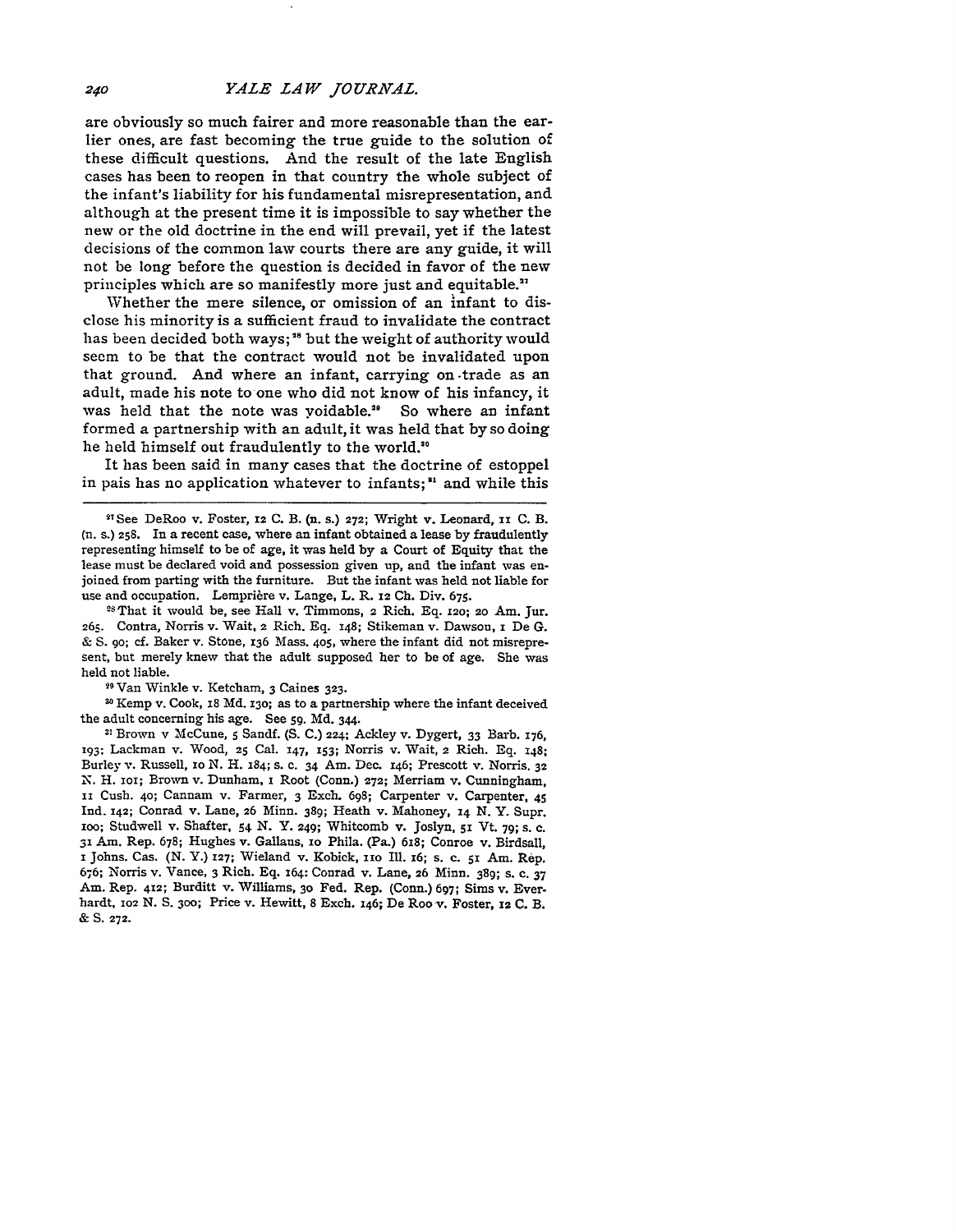## *THE LIABILITY OF AN INFANT.*  $24I$

proposition is in a sense true, because that, as an infant cannot be directly bound **by** his ordinary contracts, unless ratified after he becomes of age, so no obligation in the nature of **a** contract can be indirectly enforced against him **by** means of an estoppel created **by** his conduct while still a minor; yet, on the other hand, it is not true, for an equitable estoppel arising from his conduct may always be interposed with the same effect as though he were an adult, to prevent him from affirmatively asserting a right of property or of contract in contravention of his conduct, upon which the party contracting with him had relied, and by which he was induced to act.<sup>22</sup> Thus, if an infant who has arrived at years of discretion, and having a right to an estate, permits or encourages anyone to buy it as the property of a third person, the purchaser shall hold it against the infant who has the right, and he will be estopped to reclaim it." So also an infant, nearly of age, who entrapped another into a purchase or mortgage loan **by** direct participation in a fraud as to her age, has been estopped in chancery from attacking the title to the land afterwards on that ground, because she would thereby perpetrate a fraud." **And** after a sale has been consumated, the retention of the purchase money has been held to create an estoppel in equity." Where an infant made a false oath before a magistrate that she was of full age in order to induce a purchaser to buy her land, she was not allowed to disaffirm the sale and recover the land." And an infant ward,

**"a** Sug. V. **& P. 522,** citing Watts v. Creswell. **9** Vin. 413; **q** Mod. **38, 96-97;** 4 Bro. **C. C. 507** n.; Clerc v. Earl of Bedford, **13** Vin. **536; and** see **3** Cha. Ca. **85, 123;** Cory v. Gertcken, **2** Madd. **4o;** Thompson v. Simpson. **2** Jones **&** L. **IiO;** Barham v. Turbeville, i Swan 437; Irwin v. Morell, Dud. **72;** Whittington v. Wright, **9** Ga. **23;** Hall v. Timmons, **2** Rich. **Eq. io**

<sup>24</sup> Ferguson v. Bobo, 54 Miss. 121. In this case there seems to have been no positive misstatement as to age.

<sup>3&</sup>quot;Donlarque v. Cress, **71 Ill. 380;** Wright v. Snowe, **2** De **G. & S. 321;** Montgomery v. Gordon, **51** Ala. **377;** Upshawv. Gibson, **53** Miss. 341; Padfield v. Pierce. **72** Ill. 5oo; Wilie v. Brooks, 45 Miss. **542;** McBeth v. **Trahne, 69** Mo. **642;** Handy v. Noonan, **51** Id. 166; ex-parte Unity, etc. Assoc.. **3** De **G. & J. 63;** Drake v. Wise, **36** Iowa 476; Stikeman v. Dawson, **i** De **G. & S.** go;- Overton v. Banister, **3** Hare **503;** Esron v. Nicholas. **i** De **G. & S. ixi;** Wilkinson v. Filby, **24** Wise. **44I;** Tantun v. Coleman, **26 N. J. Eq. (ii C. E.** Green) **128;** Nelson v. Stocker, 4 De **G. & J.** 458; Thompson v. Simpson, **2 Jo. &** Lat. iio.

**<sup>&</sup>quot;1** Telegraph Co. v. Davenport, 94 **U. S. 369;** Merritt v. Home, **5** Ohio St. **307** Com. v. Sherman, **i8** Penn. St. 343; -Goodman v. Winter, 64 Ala. **410.** But generally there mustbe some fraud in the transaction; Schnell v. Chicago, **38 Ill. 382.**

**<sup>36</sup>** Shimitheimer v. Eiseman, **7** Bush **298;** see also Davidson v. Young, **38 I. 545.**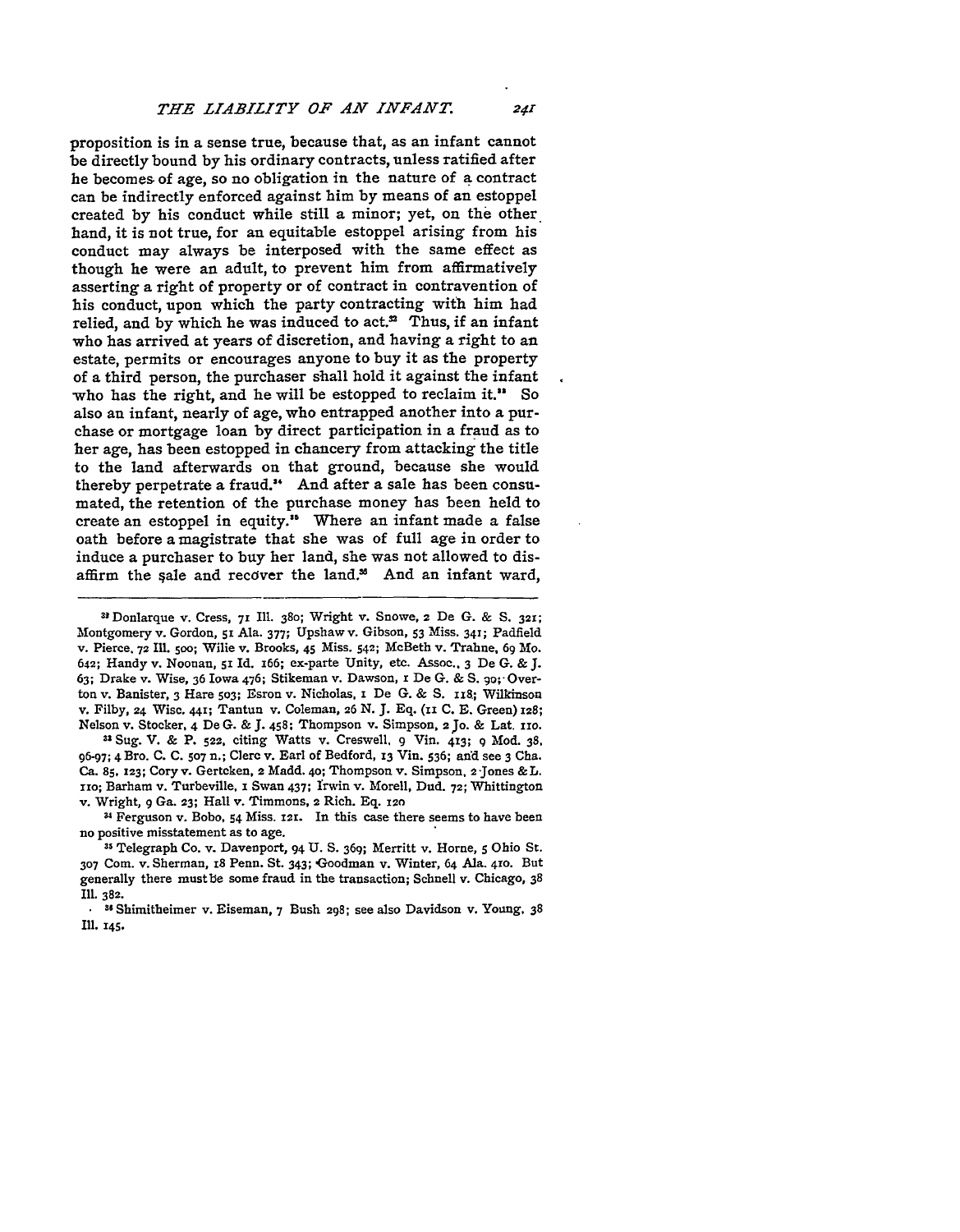who fraudulently procured a settlement from his guardian, was not allowed to repudiate the settlement upon attaining his majority.<sup>37</sup> But there must be active fraud upon the part of the infant in order to effect an estoppel.<sup>38</sup> And an estoppel always arises where the action of deceit is maintainable."

Where goods have been sold and parted with to an infant in reliance upon his fraudulent representations that he was of full age, and he refuses to pay for them on the score of infancy, the seller may rescind- the contract and take the goods; and perhaps he need not wait for such refusal to pay, but may reclaim the goods on the ground that he never parted with his property.<sup>40</sup> For the protection against personal responsibility which the law accords to an infant, does not go so far as to vest in him the title to the property which he has obtained by his fraudulent acts, or on a contract which he disaffirms." If he has parted with the goods so obtained, he is liable in an action of trover for their value, upon the ground that although he is not liable on his contract, he is chargeable because of his fraud, which is a tort." And if, upon demand, he refuses to restore the goods, the original owner may obtain them on replevin, or recover their value in an action of trover against the infant.<sup>5</sup> So the infant has been held liable, where the property was obtained by fraud, although the conversion took place before the money was payable under the terms of the fraudulent contract."

The obvious injustice of the old 'rules which gave to an infant such complete immunity from his fraudulent acts, and the power which such a privilege would give to so many unscrupulous infants, who have arrived at the age of discretion, and who are more competent to devise and carry out fraudulent and

40 Story, Cont., **§ 66;** Badger v. Phinney, **15** Mass. **359;** Mills v. Graham, 4 B. & P. **140,** and in i New Rep. i4o, per Mansfield, C. **J.;** Furness v. Smith, x Roll Abr., **530,** C. **pL 3:** Pars. Cont. 7th edit., vol. I, p. 318.

<sup>41</sup>Cooley on Torts, **iii.**

" Story Cont. **§ 66;** see also Whitcomb v. Joslyn, **51** Vt. **79;** Burns v. Hill, **19** Ga. **22.**

43 Mills v. Graham, x Bos. **&** Pul. 14o; Badger v. Phinney, **15** Mass. **359;** Walker v. Davis, *I Gray 506*; Kilgore v. Jordan, 17 Tex. 341; Reeves Dom. Rel., 243, **244,** 259; Sch. Dor. Rel. **555;** see also Strain v. Wright, **7** Ga. **568;** Jefford v. Ringgold, **6** Ala. 544: Carpenter v. Carpenter, 45 Ind. 142; Goulding v. Davidson, **26 N.** Y. 6o8; Chandler v. Simmons, **97** Mass. **514;** 2 Kent Com., 6th edit., **241;** Sikes v. Johnson, 16 Mass. **389;** Boyden v. Boyden, 9 Met. **519.** 44 Walker v. Davis, **i** Gray so6; **Sch.** Dom. Rel., **555-556.**

**<sup>37</sup>** Hayes v. Parker, **41 N. J. Eq. 630.**

**<sup>38</sup>**Baker v. Stone, **136** Mass. **405;** Brantley v. Wolf, 6o Miss. 42o.

**<sup>39</sup>** Big. on Estoppel, 2nd edit. **449.**